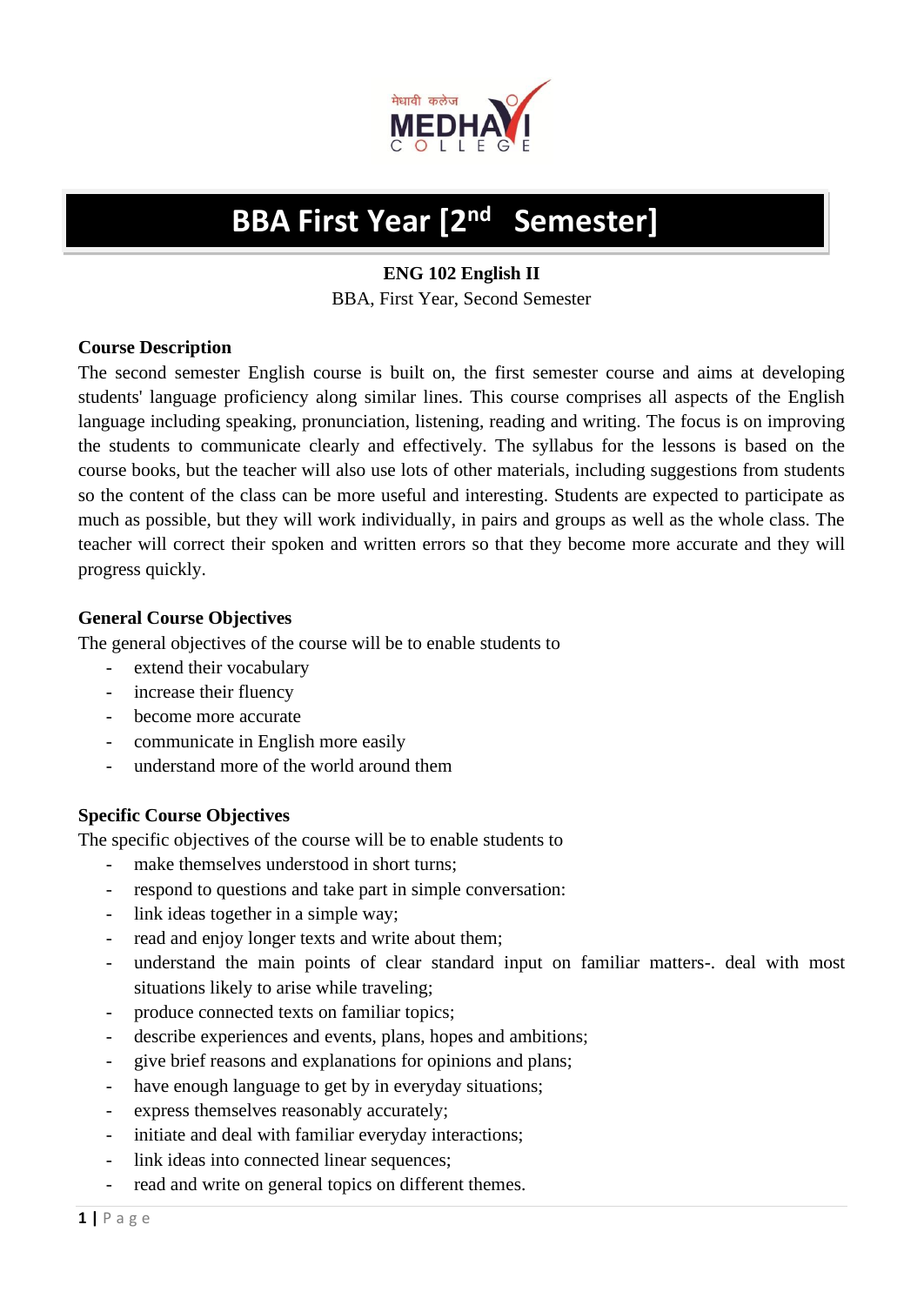#### **Content Areas**

The content will include a selection of rich interdisciplinary texts of general academic interest and business texts of various genres. The key areas are as follows: personal identification; house and home, environment; daily life; free time, entertainment; weather; travel; relations with other people; health and body care; education; shopping; food and drink; services; places; cultures; science; environment; language; and literature.

#### **Teaching Method**

The suggested teaching method is an eclectic mix of lectures, demonstrations, presentations, activities, and seminars. The specific methods for specific units are as suggested for teachers in the course books and teacher manual. Question models will be developed during the teacher orientation program and made available to the campuses.

#### **Basic Texts**

- 1. Grant, D., & Hudson, J. Business Result: Pre-intermediate Student's Book. Oxford: OUP, 2009. (including Pre-intermediate Interactive Workbook with video)
- 2. Nisani, M., & Lohani, S. Adventures in English Vol II (3rd ed.). Kathmandu: Ekta 2013. (including Sounds of English and Stories and Poems cassettes)

#### **References**

- 1. Bartram, M. Business Result: Pre-intermediate. Teacher's Book. Oxford: OUP, 2009. (including Pre-intermediate Class DVD and Pre-intermediate Teacher training DVD)
- 2. Oxford Advanced Learner's Dictionary of Current English. Eighth Edition. Oxford: OUP, 2010.
- 3. Carter, R., & McCarthy, M. Cambridge Grammar of English. Cambridge: CUP, 2006.

### **MTH 102 Business Mathematics II**

BBA, First Year, Second Semester

### **Course Objectives**

The purpose of this course is to provide sound knowledge of derivatives of function of single variable as well as several variables, optimization techniques, and their applications in business and economics. The course also imparts the knowledge of integration and linear programming and their applications.

#### **Course Description**

This course covers limits and continuity of a function, derivative of a function of single variable and several variables and their applications in business and economics. It also covers optimization problems, integration and its applications. Moreover, it deals with graph of inequalities and linear programming.

#### **Course Outcomes**

By the end of this course, students should be able to

- apply differentiation techniques to solve the related problems;
- use derivatives to determine rate measures and solve optimization problems;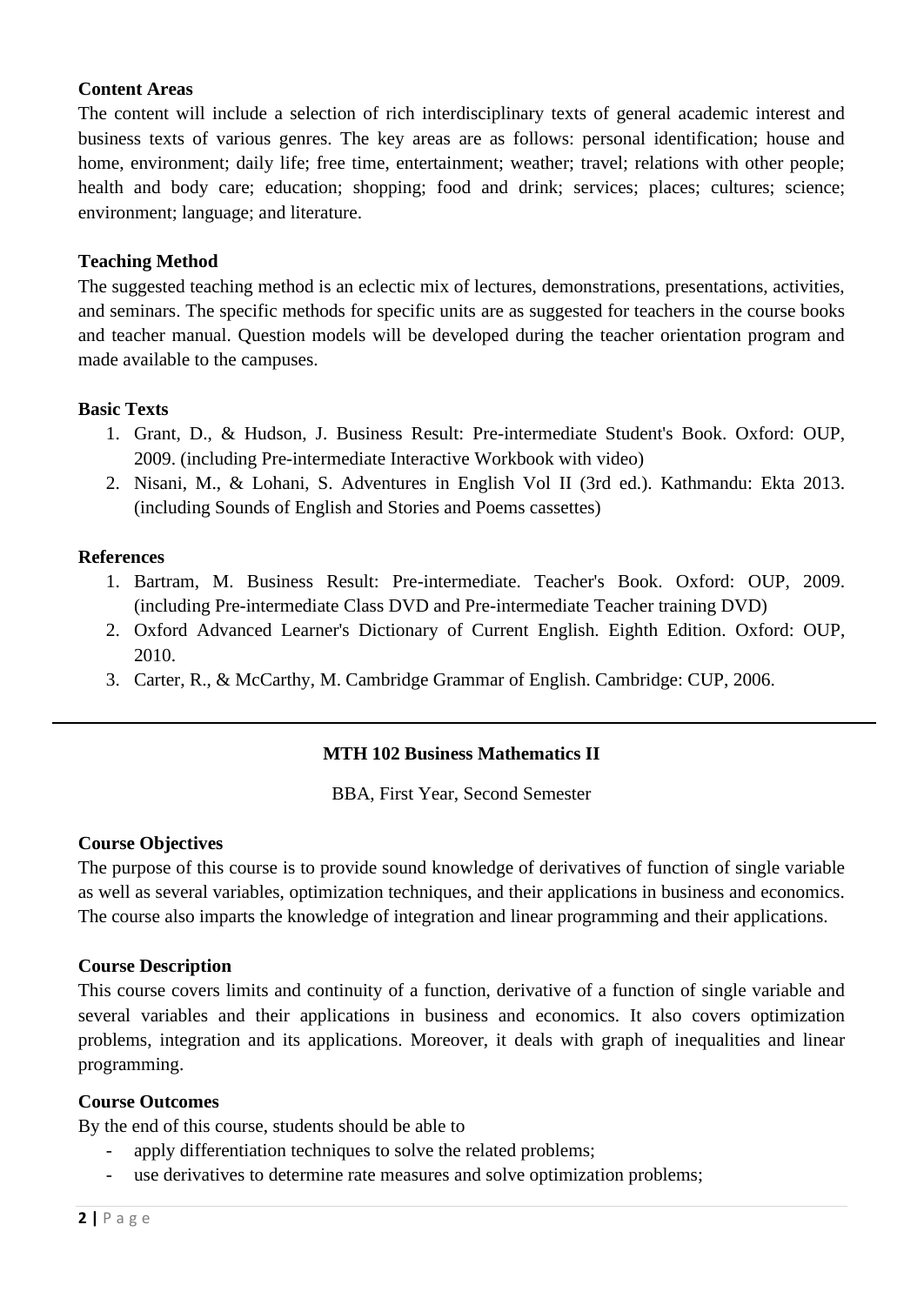- solve the problems related to definite and indefinite integrals; and
- understand the concept of linear optimization.

# **Course Contents**

# **Unit I: Derivatives 10 hours**

Limit of function, Continuity and discontinuity of function, Average Rates of Change, Instantaneous Rates of Change: The Derivative, Techniques of differentiation, Derivative of algebraic, exponential and logarithmic functions, Higher order derivatives, Applications related to rate measures.

# **Unit H: Applications of Derivatives 7 hours**

Concavity: Points of Inflection, Relative Maxima and Minima, Absolute Maxima and Minima, Optimization in Business and Economics (Maximizing Revenue, Minimizing Cost, Maximizing Profit, Profit in a Monopoly Market, Profit in a Competitive Market), Elasticity.

# **Unit III: Functions of Several Variables** 8 hours

Functions of Two or More Variables, Partial Differentiation (First-Order Partial Derivatives, I Higher-Order Partial Derivatives), Applications of Partial Derivatives in Business and Economic, Differentials, Total Derivatives.

# **Unit IV: Optimization: Functions of Several Variables 6 hours**

Maxima and minima of functions of several variables, Discriminating monopolists, Constrained Optimization: The Method of Lagrange Multipliers.

# Unit V: Integration and its Applications 10 hours

Indefinite integrals, Techniques of integration, Definite integrals, Consumer's Surplus and Producer's Surplus, Improper integrals, Ordinary differential equations.

# **Unit VI: Inequalities and Linear Programming 7 hours**

Linear Inequalities in Two Variables, Linear Programming Model, Graphical Solution Method. Special Cases (infeasible solution, unbounded solution, alternative optima).

# **Basic Texts**

- 1. Harshbarger, R. 1, & Reynolds, J. J. Mathematical Applications for the Management, Life, and Social Sciences. 'USA: Brooks Cole.
- 2. Budnick. F. S. Applied Mathematics- for Business Economics and the Social Sciences. New Delhi: Tata McGraw Hill.

# **References**

- 1. Hoffmann, L. D, & Bradley, G. L. Calculus for Business, Economics, and the Social and Life Sciences. New Delhi: Tata McGraw Hill.
- 2. Shrestha, K. K., & Thagurathi, R. K. Applied Mathematics. Kathmandu: Buddha Academic Enterprise.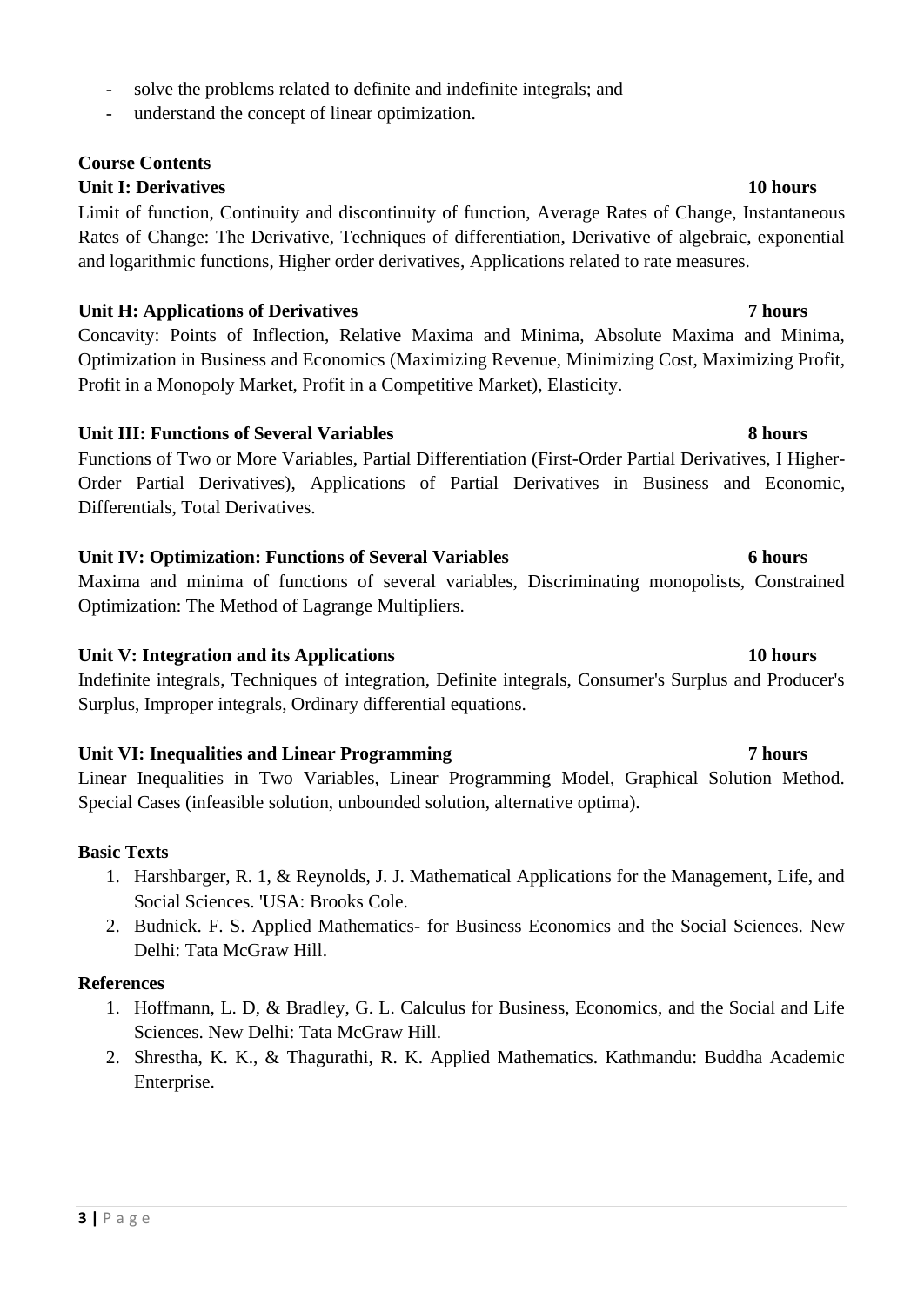#### **ACC102 Financial Accounting II**

BBA, First Year, Second Semester

#### **Course Objectives**

This course aims to equip students with the knowledge and skills in accounting, reporting and analyzing different items of assets, liabilities and owners' equities. Specifically, it aims to acquaint students with the processing and reporting of major components of financial statements along with their analysis.

#### **Course Description**

This course discusses the accounting system and disclosure of major components of financial statements. Basically, it deals with recording, valuating and presenting inventory; recording, reporting and analyzing current liabilities; long term liabilities; property, plant and equipment; shareholders' equities; and analysis of financial statements.

### **Course Outcomes**

By the end of this course, students will be able to

- record, account, valuate and present the inventories and the cost of goods sold;
- record, report and analyze account receivables and bills receivables;
- record, report and analyze current and non-current assets and liabilities;
- record, report and analyze property, plant and equipment;
- record, report and analyze owners' equity and dividends; and
- analyze financial statements using different tools.

#### **Course Contents**

#### **Unit I: Inventories and Cost of Goods Sold 9 hours**

The nature of inventory; cost of goods sold model; perpetual and periodic inventory accounting system, inventory valuation and income measurement; inventory costing methods: FIFO, Weighted average & Specific identification; choice of a method; methods of inventory estimation; effect of inventory valuation method on the cost of goods sold; disclosure in the financial statements Ratios relating to inventory management.

#### **Unit II: Receivables 8 hours**

*Accounts receivables:* Accounts receivable & notes receivables; recognizing accounts receivables, valuation of accounts receivables, methods of accounting for doubtful and uncollectible debt, balance sheet presentation.

*Notes receivables:* Interest bearing notes, non-interest bearing notes; presentation of the notes receivable and related aspects in the financial statements; Ratios relating to account receivables.

### **Unit III: Property, Plant and Equipment 8 hours**

Nature of operating assets (property, plant and equipment); acquisition costs of operating assets; concepts of capital and revenue expenditure; the capitalization process; depreciation: concepts, methods and accounting (straight line method, double declining balance method and units of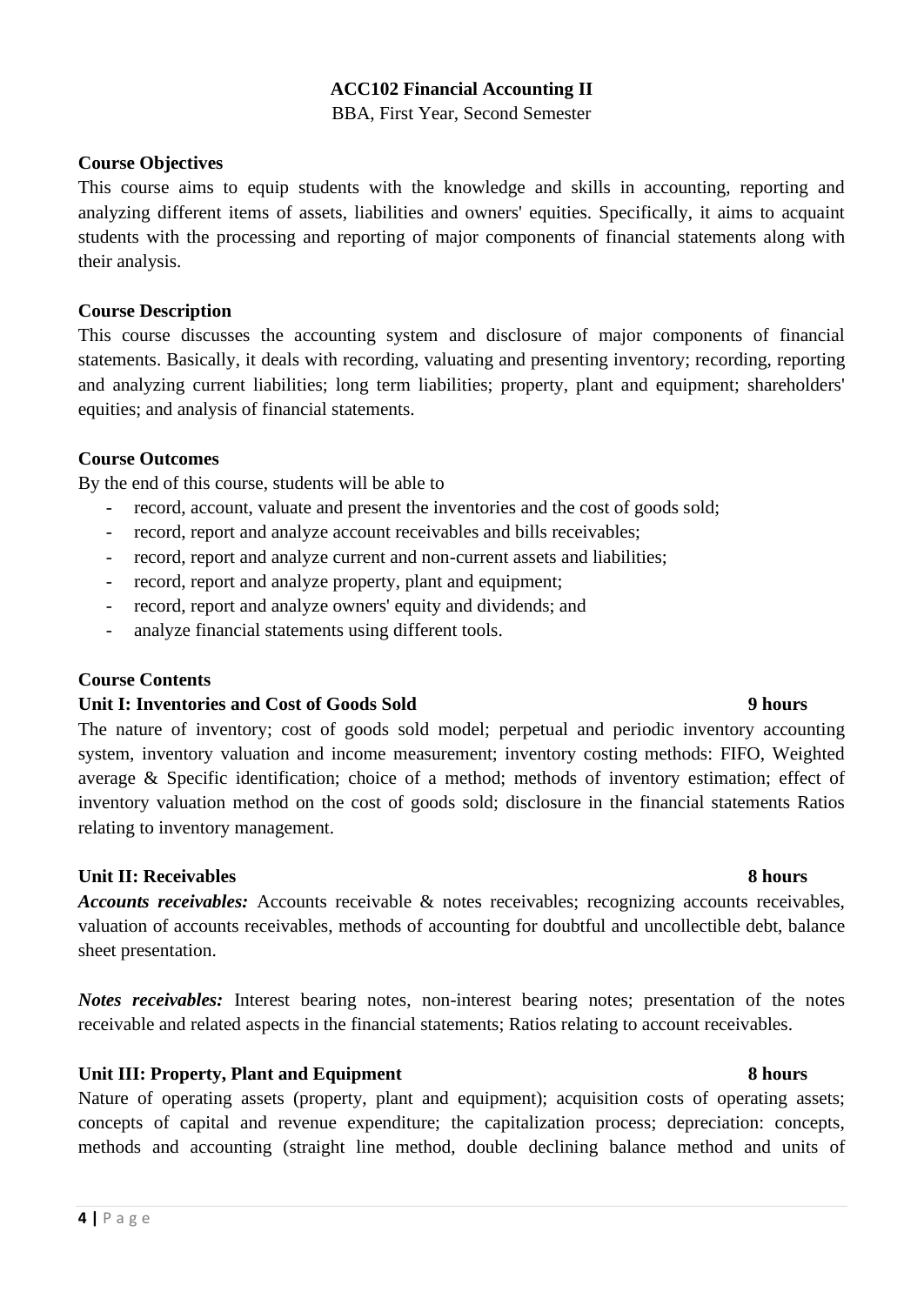production method), comparison of depreciation methods, disposal of assets and accounting for gains and losses; disclosure in the financial statements; Ratios relating to property, plant and equipment.

#### **Unit IV: Current Liabilities 4 hours**

Accounts payable; notes payable, tax payable, current portion of long term liabilities, contingent liabilities and other current liabilities; accounting procedures and balance sheet presentation; Ratios relating to current liabilities.

### **Unit V: Non-current Liabilities 9 hours**

*Bonds payable:* Issuance of bonds, characteristics of bonds. factors affecting bond price, premium or discount on issuance of bonds, amortization of bond premium or discount, redemption of bonds at and before maturity, disclosure in financial statements.

*Leases:* Operating and financial lease; Balance sheet presentation; Ratios relating to non-current liabilities.

# **Unit VI: Stockholders' Equity and Dividends 10 hours**

Components of the stockholders' equity section of the balance sheet; types of stocks: common and preferred, types of preferred stocks, issuance of stock, stock issued for cash and non-cash consideration and on a subscription basis, retirement of preferred stocks; accounting for treasury stock: purchase and sale, presentation in the financial statements; dividends: meaning and types of dividendcash dividend, cash dividend for ordinary stock and preferred stock; stock dividend and stock split, disclosure in financial statements; Ratios relating to stockholders' equity and dividend.

### **Basic Text**

1. Porter, G. A., & Norton, C L. Financial Accounting: The Impact on Decision Makers. USA: The Dryden Press.

# **References**

- 1. Hermanson, H. R. and Edwards, D. J. Financial Accounting: A Business Perspective. USA: Von Hoffmann Press.
- 2. Kimmel, P. D., Weygandt, J. J., & Kieso, D. E. Financial Accounting. New Delhi: Wiley India Pvt. Ltd.
- 3. Narayanswamy, R. Financial Accounting: A Managerial Perspective. New Delhi: Prentice Hall of India.
- 4. Koirala, M. P., Acharya, C., Sharma, L. P. B., Sharma. N..& Ciautam, C. M Financial Accounting. Kathmandu: Buddha Academic Enterprises.
- 5. Nepal Accounting Standards (NASs).
- 6. International Accounting Standards (IASs) / International Financial Reporting Standards (IFRSs).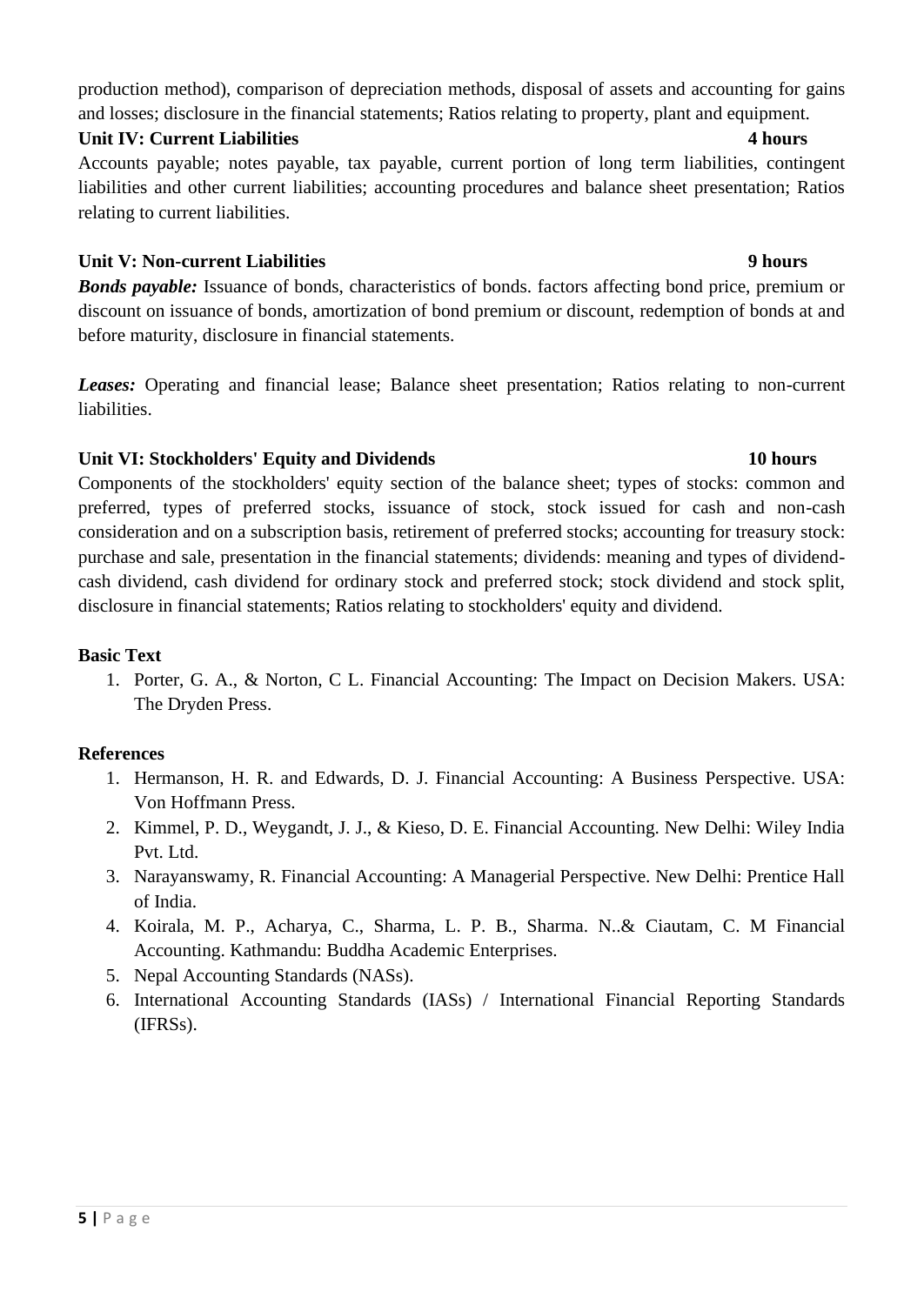#### **PSY 101 General Psychology**

BBA, First Year. Second Semester

#### **Course Objectives**

The objective of this course is to familiarize students with the basic psychological concepts and processes to understand human mind and behavior in relation to self and others. Specifically, it provides a basic understanding of psychological science of human nature. It familiarizes students on how biology, cognition and action influence the human behavior and personality of the individual. It helps to acquire the knowledge of different psychological processes and their effect on human cognition and behavior. Finally, it develops an understanding of how human behavior can be understood, shape, and applied in individual and group/social level.

#### **Course Description**

This course surveys the major concept, theories, and processes of basic psychology. It addresses the core psychological process as well as their importance on individual and social setting.

#### **Course Outcomes**

By the end of this course, students should be able to

- know basic concepts of human psychology and the core processes related to psychology;
- have an idea of the major theories that explain human behavior and cognitive processes;
- use psychological knowledge to describe and explain human behavior in personal and social settings; and
- apply human psychology in understanding and explaining individual and social level of behavior.

### **Course Contents**

#### **Unit 1: Introduction to Psychology as a science of Mind and Behavior 5 hours**

Nature, modern history of Psychology, common sense and psychology, similarities and differences with other social sciences; Perspectives of psychology (Biological perspective, cognitive perspective, behavioral perspective. Psychodynamic and humanistic perspective, Socio-cultural perspective and evolutionary perspective); Scientific method and psychological research

### **Unit II: Biological Basis of Behavior** 5 hours

Importance of Biology in psychological understanding of behavior, Neurons, nervous system, structure and functions of central nervous system. Endocrine system and its importance.

#### **Unit III: Sensation and Perception 10 hours** 10 hours

**Sensation:** Meaning, importance, sensory threshold, habituation and adaptation; Types of sensory experiences, structure and functions of Visual and auditory sensation.

**Perception:** definition and characteristics; Perceptual processes (Pathways in Brain and top-down and bottom-up processing). subliminal and extrasensory perception. Theoretical explanation of perceptual organization (Gestalt principles), Perceptual ambiguity and distortion. Social cognition and behavior: process of social cognition, attitude, social influence, prejudice and discrimination.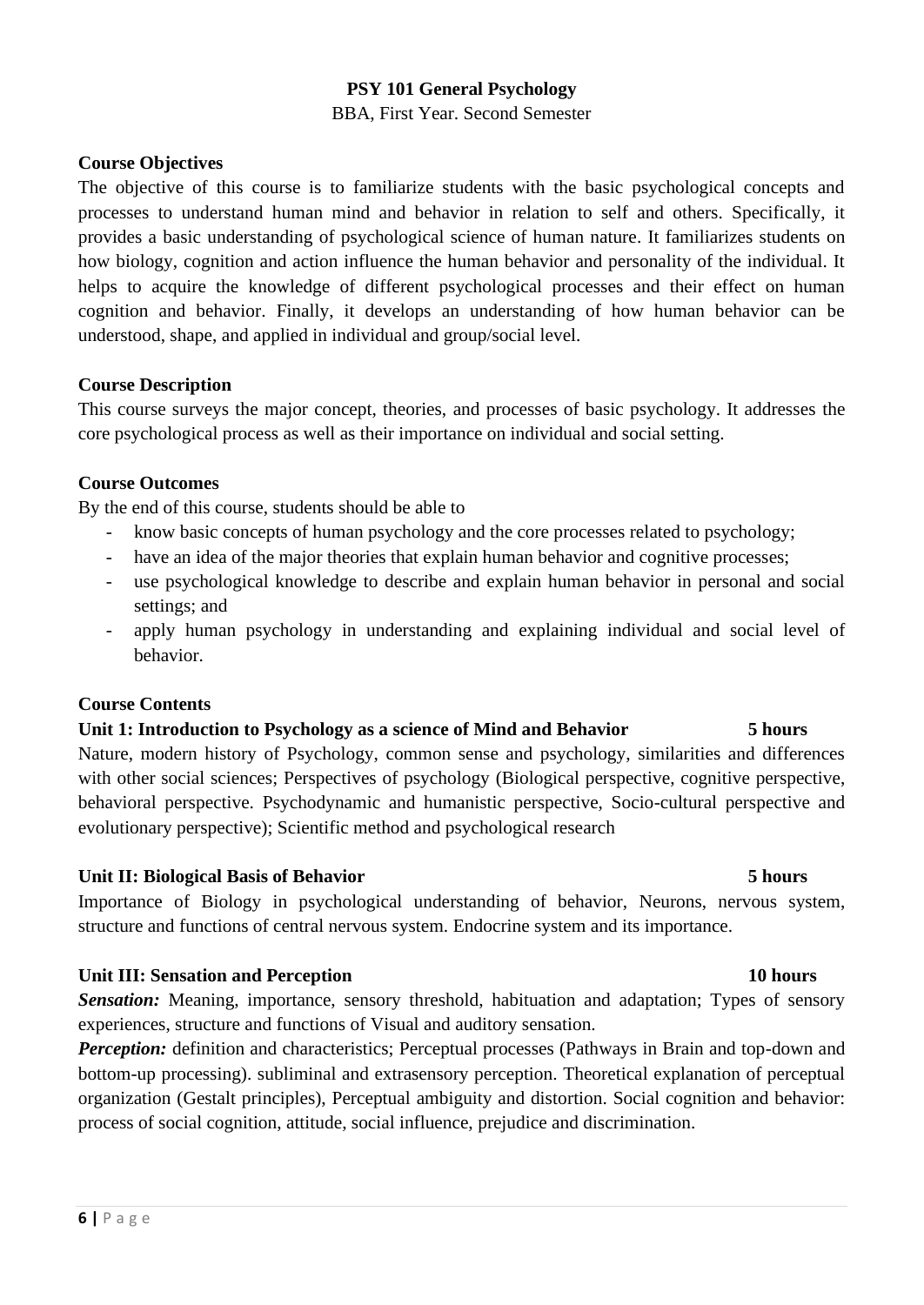### **Unit IV: Learning and Memory 9 hours** 9 hours

*Learning:* Nature of learning (Behavioral vs. cognitive, instinct, and complex forms of learning) Classical condition learning and its application; Operant conditioning learning and behavior modification and shaping, Cognitive learning (cognitive map, insight and observational learning).

*Memory:* Memory phenomenon and basic processes (encoding, storage and retrieval), Models of memory; Parallel Distributed Processing Model and Information Processing Model, Retrieval (cues, recall, recognition, reconstruction, and automatic encoding); Forgetting: nature and causes of forgetting, memory and the brain, amnesia and false memories.

# **Unit V: Cognition (Thinking and Intelligence) 7 hours**

*Thinking:* Definition and nature, component of, thought (mental images, concepts, prototypes) and reasoning, thought and brain; Problem solving and decision making (preparation, production and judgment): obstacles in problem solving thinking and decision making; Creativity;

*Intelligence:* nature, types, and determinants of intelligence, Intelligence tests and concept of IQ; Individual differences in intelligence.

# **Unit VI: Motivation, Emotion and Stress 7 hours**

*Motivation:* Nature and characteristics of motivation, Instinct, drive-reduction approach, arousal approach, incentive approach of motivation, cognitive approach to motivation; Physiological need and motivations (Hunger and sex), Socio-psychological motivation (need for achievement and power);

*Emotion:* nature and types and functions of emotion; James-Lange, Cannon-Bard, and Schachter-Singer theories of emotion. Emotion and Health; Stress: stressor and the cost of stress, general adaptation syndrome model, psychoneuroimnaunology of stress; Coping stress, style and learned helplessness, social support;

# **Unit VII: Personality 5 hours**

Nature and determinants of personality, Theories of personality Freud's theory; Trait theory (Allport and Cattel's theory)• Big five personality traits, evaluation; Bandura's social cognitive theory, evaluation; Humanistic approach; Measurement of personality; Self-report; Projective tests, Behavioral assessment.

### **Basic Texts**

- 1. Feldman, R. S. Understanding Psychology New Delhi: Tata McGraw Hill.
- 2. Ciccarelli, S. K., & Meyer, C. E. Psychology. New Delhi: Pearson Education.

### **References**

- 1. Zimbardo, P. G., Johnson. R. L., & McCann, V. Psychology: Core concepts. USA: Pearson Education.
- 2. Passer, M. W., & Smith, R.E. Psychology: The Science of Mind and Behavior. New York: McGraw Hill

### **7 |** P a g e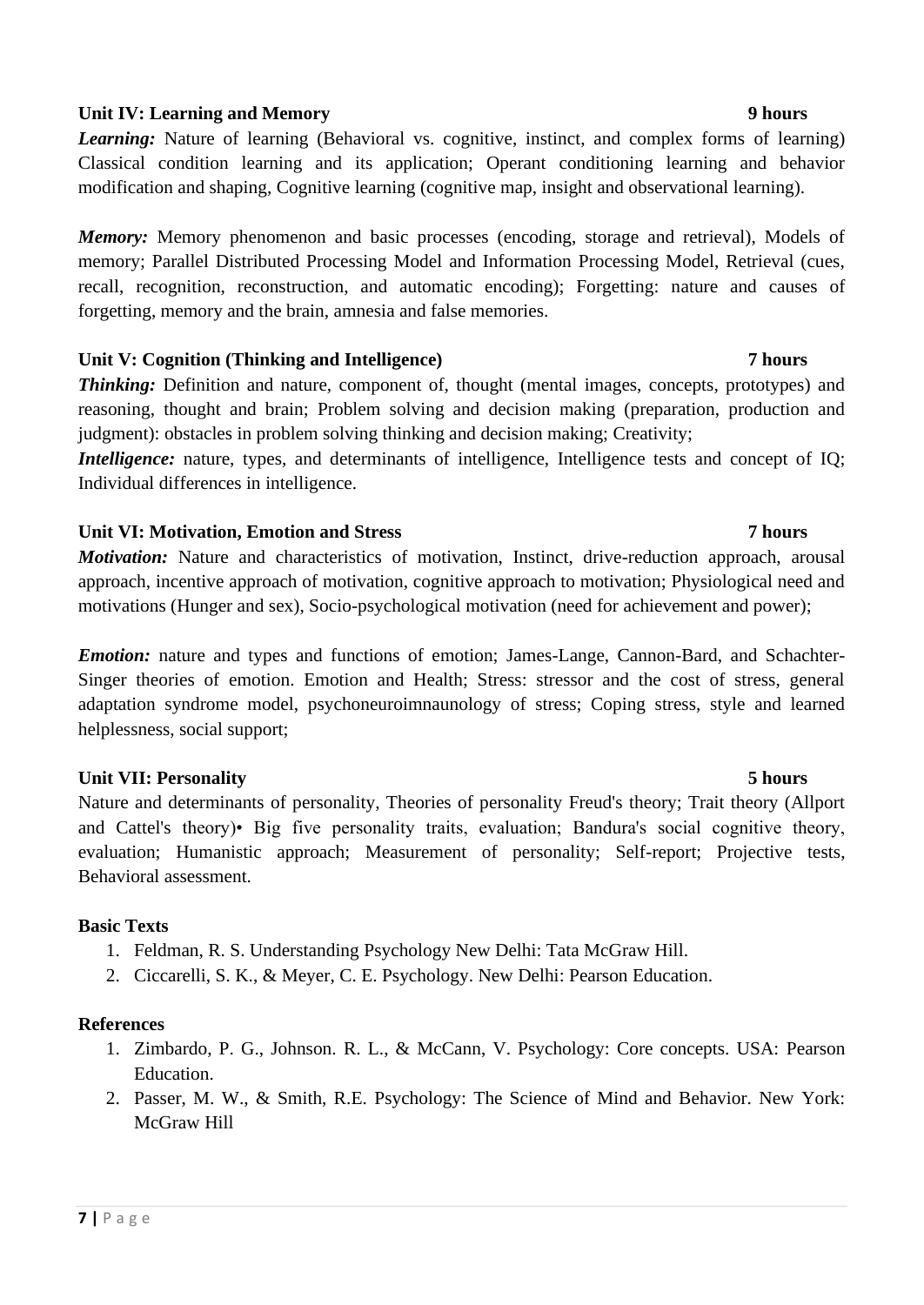#### **ECO 101 Introductory Microeconomics**

BBA, First Year. Second Semester

#### **Course Objectives**

This course is designed to reinforce and expand students' understanding of the basic microeconomic theory. It aims to provide students with an introductory-level treatment of economic theory with emphasis on the technique besides the results. Besides, it helps the students to master the basic tools used by the prominent economists, and makes them able to apply these tools in a variety of contexts to set up and solve economic problems.

#### **Course Description**

The first three units of this course examine the two fundamental microeconomic topics. viz. the introduction to microeconomics, consumer theory and producer theory. Then the course focuses on market competition with the introduction of monopoly, oligopolistic and monopolistic competition. The major concentrations of this course are: supply and demand, consumer demand theory: preferences and choice, rationality assumptions, and budgetary constraints, producer theory: production and costs functions, market structure: perfect competition, monopoly, monopolistic competition. and oligopoly and distribution theory.

### **Course Outcomes**

By the end of this course, students should be able to:

- explain basic economic terminology (as e.g. opportunity costs, marginal 1414, consumer's equilibrium etc) in a comprehensive and intuitive way;
- describe and justify the main assumptions behind simple economic models as e.g. the demand and supply model, the perfect competition model, the monopoly model, etc;
- illustrate diagrammatically these models and perform policy experiments (e.g. introducing taxes);
- derive numerically economic instruments and learn how to use them in practice (e.g. price elasticity, optimum commodity purchase, profit maximization, Lerner's index etc.); and
- solve algebraically simple microeconomic models in order to determine the equilibrium economic variables, and reflect on the solutions with a critical mind.

### **Course Contents**

### **Unit I: Introduction to Microeconomics 8 hours**

Introduction to Economic Theory: Problem of Scarcity, Introduction to Microeconomics and Macroeconomics, Function of Microeconomic Theory. Comparative Statics and Dynamics, Positive and Normative Economics, and Fundamental Principles of Economics.

#### **Unit II: Theory of Consumer Behavior 12 hours**

Meaning and Concept of Demand, Meaning and Concept of Supply, Law of Demand and Supply, Shifts in Demand and Supply, Price Elasticity of Demand, Income Elasticity, Cross Price Elasticity and Price Elasticity of Supply, Determinants of Elasticity. Uses and Importance of Elasticity. Cardinal Approach of Utility, Consumer Equilibrium, Ordinal Approach of Utility, Indifference Curve, Marginal Rate of Substitution, Budget Line. Consumer's Equilibrium, Application of Ordinal Analysis- Separation of Substitution and Income Effect from Price Effect for Normal, Inferior and Giffen Good.